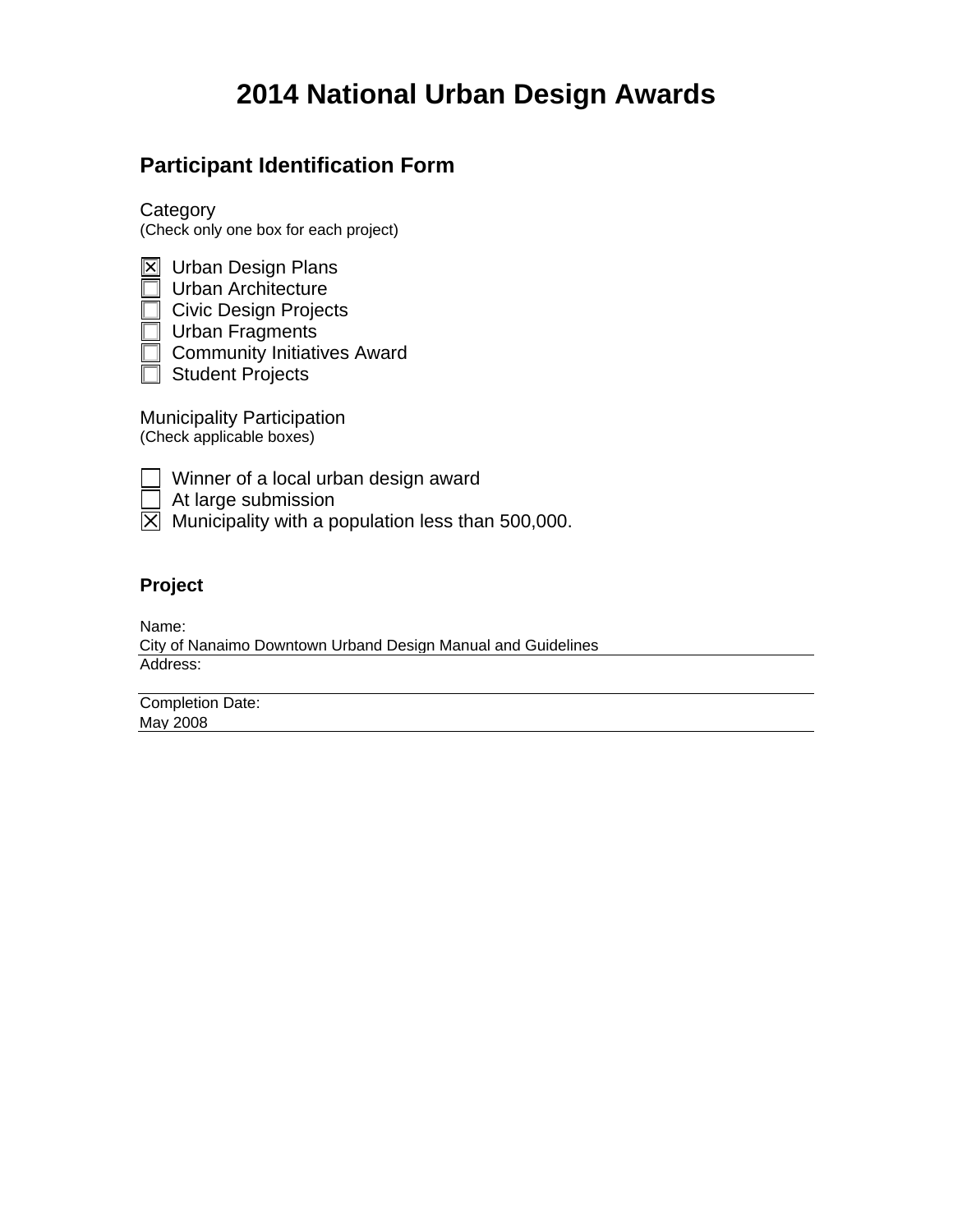# **Lead Firm (to whom urban design should be credited)**

| Name:                                                                         |
|-------------------------------------------------------------------------------|
| D'Ambrosio Architecture + Urbanism                                            |
| License Number and/or Proof of Registration:                                  |
| (Mandatory requirement for Urban Architecture and Civic Design Projects only) |
| #1813                                                                         |
| <b>Contact Name:</b>                                                          |
| Franc D'Ambrosio                                                              |
| Address:                                                                      |
| 2960 Jutland Road                                                             |
| City/Province/Postal Code:                                                    |
| Victoria, BC V8T 5K2                                                          |
| Telephone Number:                                                             |
| 250.384.2400                                                                  |
| Fax Number:                                                                   |
| 250.384.7893                                                                  |
| E-mail Address:                                                               |
| fdambrosio@fdarc.ca                                                           |

# **Associate Firm(s)**

Name:

Contact Name:

Address:

City/Province/Postal Code:

Telephone Number:

Fax Number:

E-mail Address: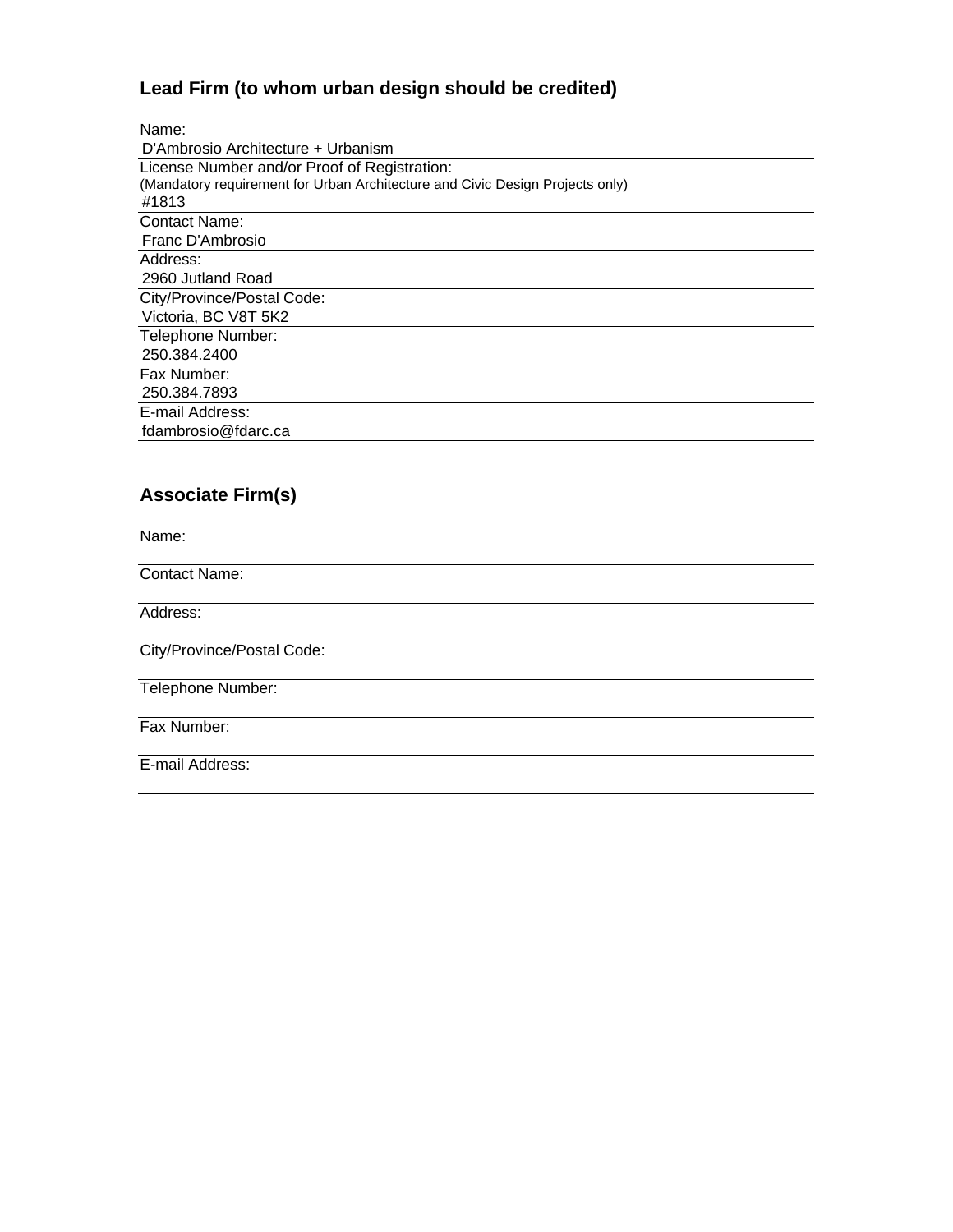## **Owner, Agency, or Organization**

| Name:                      |
|----------------------------|
| City of Nanaimo            |
| <b>Contact Name:</b>       |
| Dale Lindsav               |
| Address:                   |
| 455 Wallace Street         |
| City/Province/Postal Code: |
| Nanaimo BC, V9R 5J6        |
| Telephone Number:          |
| 250.755.4402               |
| Fax Number:                |
| 250.755.4435               |
| E-mail Address:            |
| dale.lindsay@nanaimo.ca    |

#### **Others (if applicable) use additional sheets if required following a similar format**

| Name:                                                        |  |
|--------------------------------------------------------------|--|
| Sue Hallatt / CitizenPlan                                    |  |
| Address:                                                     |  |
| 1033 Queens Avenue                                           |  |
| City/Province/Postal Code:                                   |  |
| Victoria, BC V8T 1M7                                         |  |
| Telephone Number:                                            |  |
| 250.721.1579                                                 |  |
| Fax Number:                                                  |  |
|                                                              |  |
| $\Gamma$ and $\Gamma$ and $\Gamma$ and $\Gamma$ and $\Gamma$ |  |

E-mail Address: sue@citizenplan.com

#### **General Contractor (if applicable)**

Name:

Address:

City/Province/Postal Code:

Telephone Number:

Fax Number:

E-mail Address: